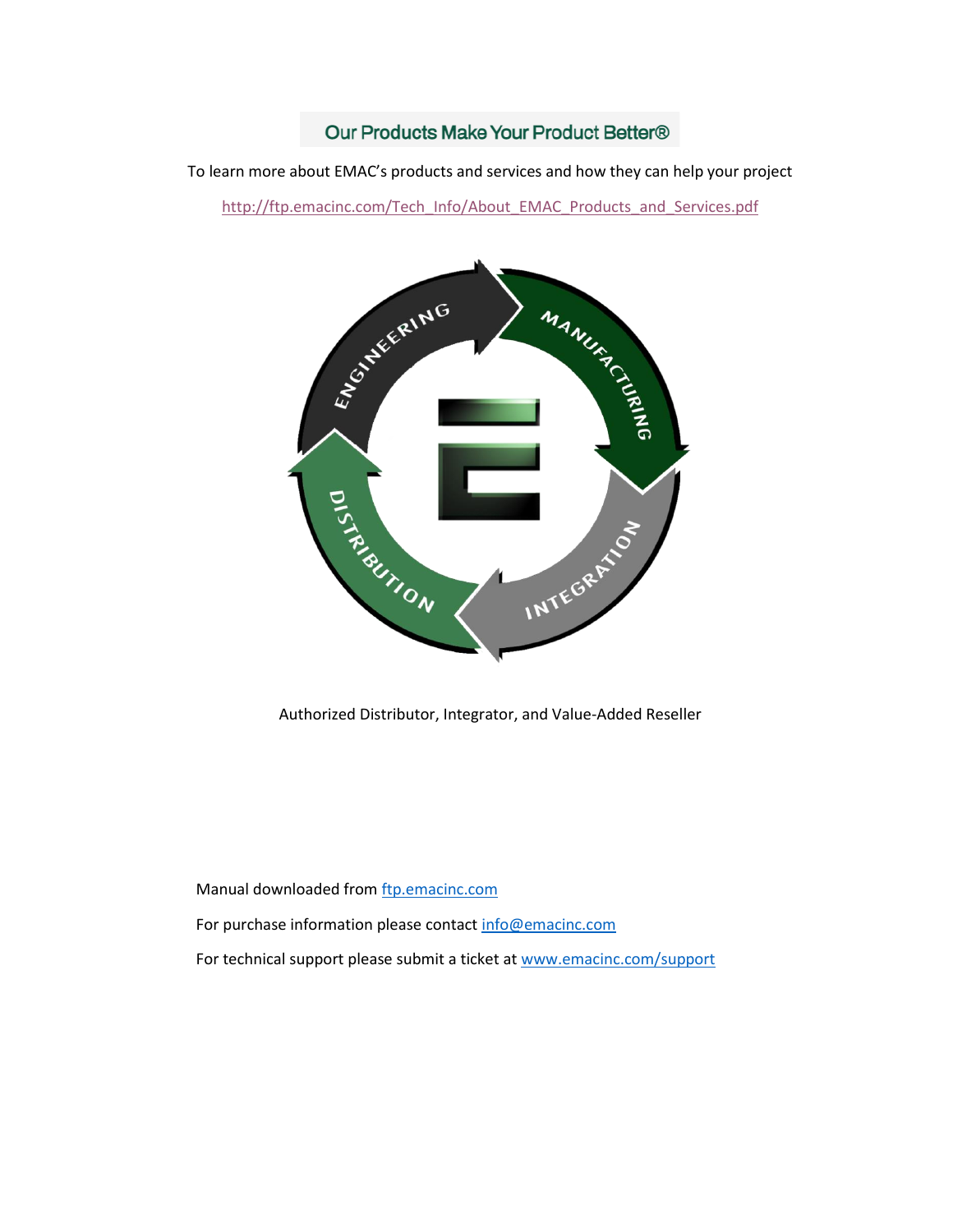# MIO-2263 Intel® AtomTM SoC J1900/ E3825 Pico-ITX SBC, DDR3L, 18/24-bit LVDS, VGA or HDMI, 1 GbE, Half-size Mini PCIe, 4 USB, 2 COM, SMBus, mSATA & MIOe Startup Manual

Before you begin installing your card, please make sure that the following items have been shipped:

- 1. 1 MIO-2263 SBC
- 2. 1 Startup Manual

|                | 3. 1 SATA cable                                                                            | p/n: 1700006291     |
|----------------|--------------------------------------------------------------------------------------------|---------------------|
| $\overline{4}$ | 1 Audio cable                                                                              | p/n: 1700022444-01  |
|                | 5. 1 COM cable                                                                             | p/n: 1701200220     |
|                | 6. 1 SATA Power cable                                                                      | p/n: 1700019656     |
|                | 7. 1 USB cable                                                                             | p/n: 1700002172     |
|                | 8. AT power cable                                                                          | p/n: 1700019705     |
|                | 9. 1 Heatsink                                                                              | p/n: 1960063455T001 |
|                | 10. Screw and stud pack (2 screws<br>for Mini PCIe, 4 M3 studs and<br>screws for heatsink) | p/n: 9666226300E    |

If any of these items are missing or damaged, please contact your distributor or sales representative immediately.

- **Note 1:** For detailed contents of MIO-2263, please refer to Advantech website for detailed information.
- **Note 2:** Acrobat Reader is required to view any PDF file. Acrobat Reader can be downloaded at: http://get.adobe.com/reader/ (Acrobat is a trademark of Adobe)
- **Note 3:** Default BIOS is supported for 64 bit OS installation, BIOS for 32 bit OS is supported by project, please contact with sales representative for details.

For more information on this and other Advantech products, please visit our website at:

#### **http://www.advantech.com**

#### **http://www.advantech.com/eplatform**

For technical support and service, please visit our support website at:

#### **http://service.advantech.com.tw/support/**

This manual is for the MIO-2263 Series Rev. A1

| Part No. 2006226301     | 2nd Edition |
|-------------------------|-------------|
| <b>Printed in China</b> | August 2014 |

# **Packing List Specifications**

#### **General**

- **• CPU:** Intel® Atom™ SoC Quad core J1900 2.0 GHz/ Dual core E3825 1.33 GHz
- **• System Memory:** 1 x 204-pin SODIMM socket DDR3L 1333 MHz (J1900) / 1066 MHz (E3825), up to 8 GB
- **• L2 Cache:** 2 MB (J1900) / 1 MB (E3825)
- **• BIOS:** AMI EFI 64 Mbit Flash ROM
- **• Watchdog Timer:** 255 level interval timer
- **Battery:** Lithium 3 V/210 mAH
- **Note:** How to clear CMOS (Must follow steps below):
	- 1. Turn off system power.
	- 2. Unplug CR2032 battery cable on BH1.
	- 3. Waiting for 15 sec or short BH1 pin1-2.
	- 4. Connect battery cable on BH1.
	- 5. Turn on system power.
- **• Serial ATA:** Two SATA II interface, one supports 2.5" HDD and another for mSATA devices, up to 300 MB/s
- **• USB:** One USB 3.0 and three USB 2.0 ports
- **• Audio:** High definition audio (HD), line-in, line-out
- **• GPIO:** 8-bit general purpose input/output
- **• Expansion Interface:** Half size Mini PCIe

#### **MIOe Expansion Slot**

- **• Interface:** 2 x USB 2.0, 2 x PCIe x1, LPC, HD Audio line-out, SMBus, DP or HDMI supported by request, 5 Vsb/12 Vsb
- **• Total peripheral power supply output:** 5 V @ 3 A for CPU board and MI/O Extension module totally, 12 V @ 2 A for MI/O Extension module

#### **VGA/HDMI Interface**

- **• Controller:** Intel® SoC J1900 / E3825, DirectX 11 and OpenGL3.0 support for VGA and HDMI display output Chrontel CH7511 for 18/24 bit LVDS display output
- **• Output Interfaces:** 
	- VGA: Up to 1920 x 1200
	- HDMI: 1920 x 1080
	- LVDS: Single channel 18/24-bit LVDS, up to 1440 x 900
	- Dual Display: VGA + LVDS or HDMI + LVDS

## **Ethernet Interface**

- Supports single 10/100/1000 Mbps Ethernet interface
- **• Controller:** Intel® i210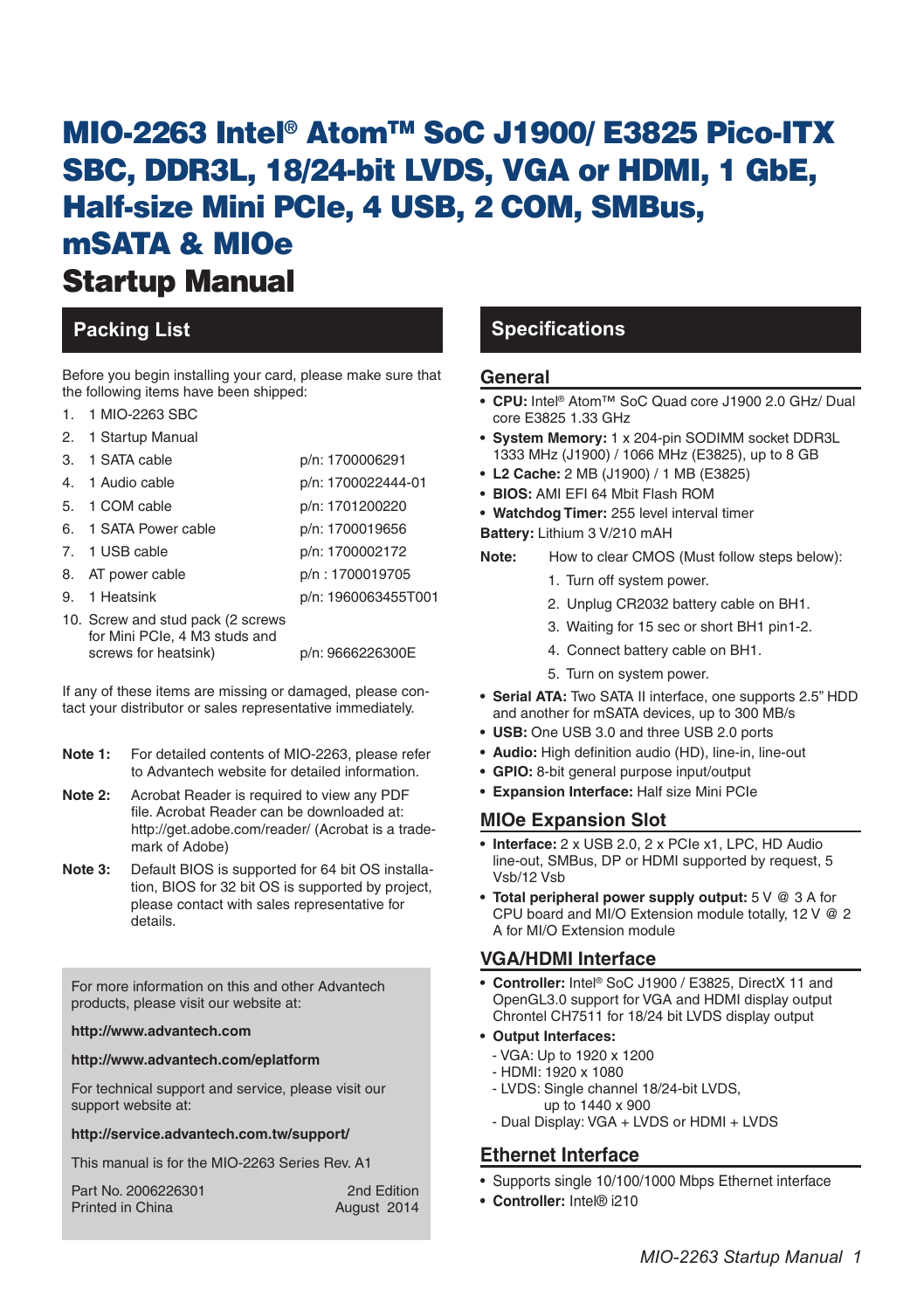# **Specifications Cont.**

## **Mechanical and Environmental**

- **• Dimensions:** 100 x 72 mm (3.9" x 2.8") Mechanical Drawings are on page 4 - 6.
- **• Power Requirement:** Single 12 V DC power input
- **• Power Consumption (with 8 GB memory):** 
	- Typical in Window 8: J1900: 0.86 A @ 12 V (10.59 W) E3825: 0.59 A @12 V (7.08 W) - Max in HCT: J1900: 1.04 A @ 12 V (12.48 W) E3825: 0.76 A @12 V (9.12 W)
- **• Operating Temperature:** 0 ~ 60° C (32 ~ 140° F)
- **• Weight:** 0.42 kg (0.93 lb) (reference total weight)

# **Jumpers and Connectors**

The board has a number of jumpers that allow you to configure your system to suit your application. The table below lists the function of each of the jumpers and connectors.

| Jumpers |                           |  |  |  |
|---------|---------------------------|--|--|--|
| Label   | <b>Function</b>           |  |  |  |
| .11     | LCD Power / Auto Power on |  |  |  |

| <b>Connectors</b> |                                                    |  |  |  |
|-------------------|----------------------------------------------------|--|--|--|
| Label             | <b>Function</b>                                    |  |  |  |
| CN <sub>1</sub>   | 12V Power Input                                    |  |  |  |
| CN <sub>2</sub>   | DC JACK (support by request)                       |  |  |  |
| CN <sub>3</sub>   | 12 V Power Input (2 x 3 pin support by<br>request) |  |  |  |
| CN <sub>6</sub>   | <b>DDR3L SO-DIMM</b>                               |  |  |  |
| CN <sub>9</sub>   | <b>GPIO</b>                                        |  |  |  |
| <b>CN11</b>       | <b>VGA</b>                                         |  |  |  |
| <b>CN12</b>       | <b>HDMI</b>                                        |  |  |  |
| <b>CN13</b>       | <b>Front Panel</b>                                 |  |  |  |
| <b>CN14</b>       | <b>SATA</b>                                        |  |  |  |
| <b>CN15</b>       | <b>mSATA</b>                                       |  |  |  |
| <b>CN16</b>       | Mini PCIe                                          |  |  |  |
| <b>CN18</b>       | <b>Internal USB</b>                                |  |  |  |
| <b>CN19</b>       | External USB3.0 + USB2.0                           |  |  |  |
| <b>CN20</b>       | COM1/COM2                                          |  |  |  |
| <b>CN24</b>       | <b>Gigabit Ethernet</b>                            |  |  |  |
| <b>CN27</b>       | <b>HD Audio</b>                                    |  |  |  |
| <b>CN29</b>       | <b>MIOe</b>                                        |  |  |  |
| CN30              | Inverter Power/Internal SATA Power                 |  |  |  |

# **Jumpers and Connectors**

| <b>CN31</b>     | 18/24 bits LVDS Panel |
|-----------------|-----------------------|
| CN33            | <b>SMBus</b>          |
| BH <sub>1</sub> | Battery               |

### **Jumper Settings**

| J1          | <b>LCD Power / Auto Power On</b>               |  |
|-------------|------------------------------------------------|--|
| Part Number | 1653003260                                     |  |
| Footprint   | HD 3x2P 79                                     |  |
| Description | PIN HEADER 3*2P 180D(M) 2.0 mm<br>SMD 21N22050 |  |
| Setting     | Function                                       |  |
| $(1-2)$     | $+5V$                                          |  |
| $(3-4)^*$   | $+3.3 V$                                       |  |
| $(5-6)^*$   | Auto Power On                                  |  |

\* default



**Caution!** The computer is provided with a battery-powered real-time clock circuit. There is a danger of explo sion if battery is incorrectly replaced. Replace only with same or equivalent type recommended by the manufacturer. Discard used batteries according to manufacturer's instructions**.**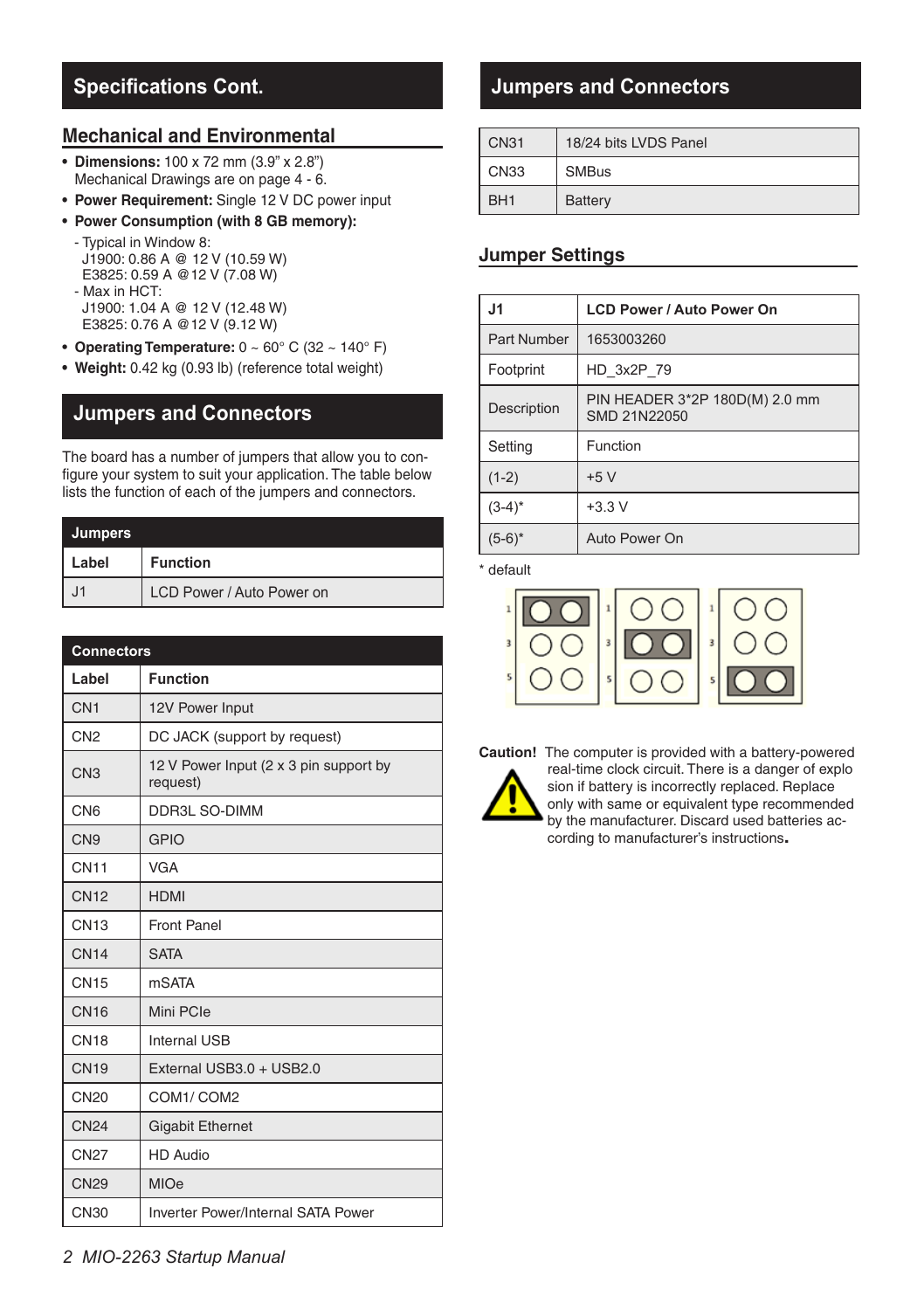



*Figure 1: MIO-2263 Connecter Location (Top Side)*



*Figure 2: MIO-2263 Connecter Location (Bottom Side)*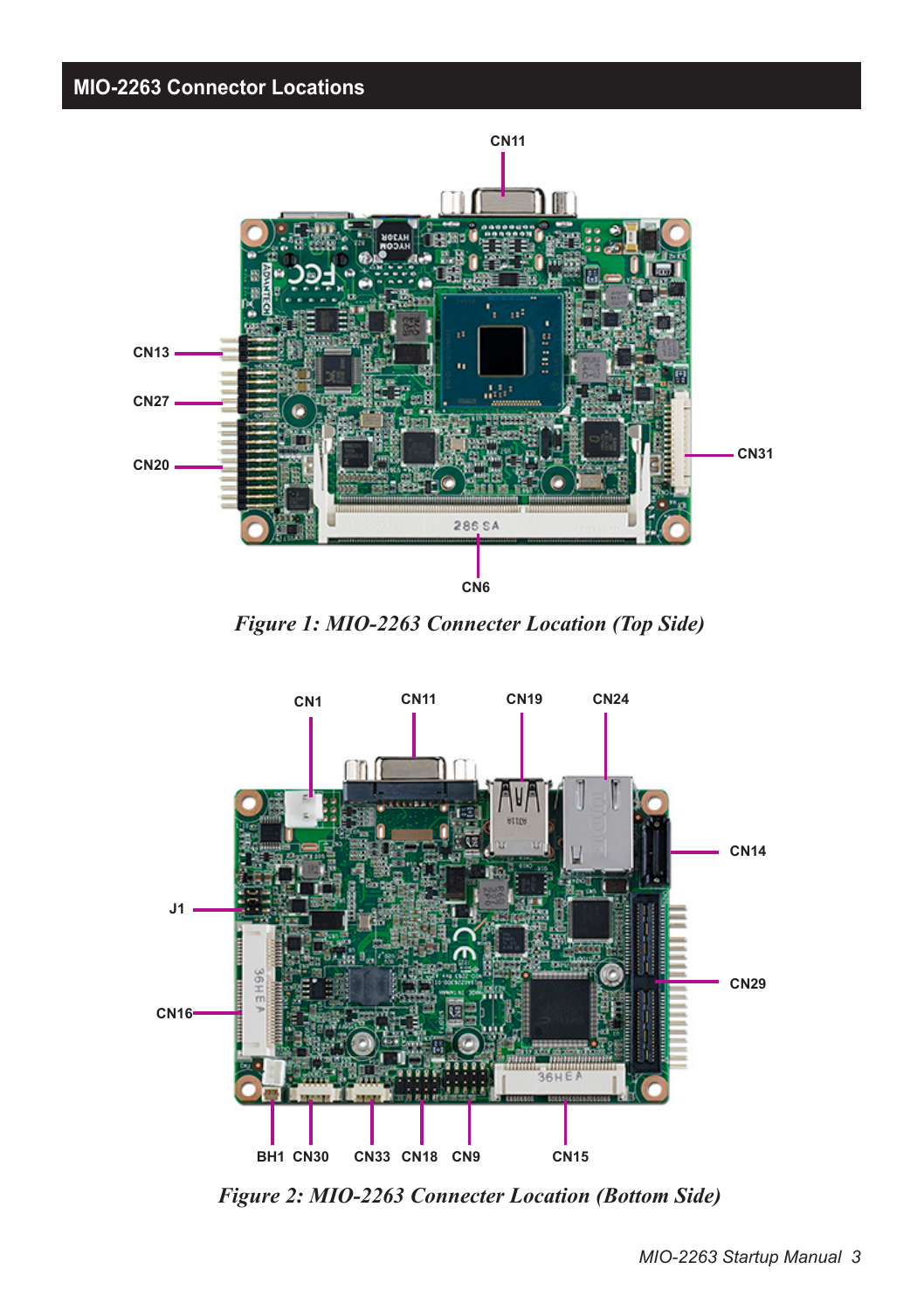

**Unit: mm**

*Figure 3: MIO-2263 Mechanical Drawing (Top Side)*



*Figure 4: MIO-2263 Mechanical Drawing (Bottom Side)*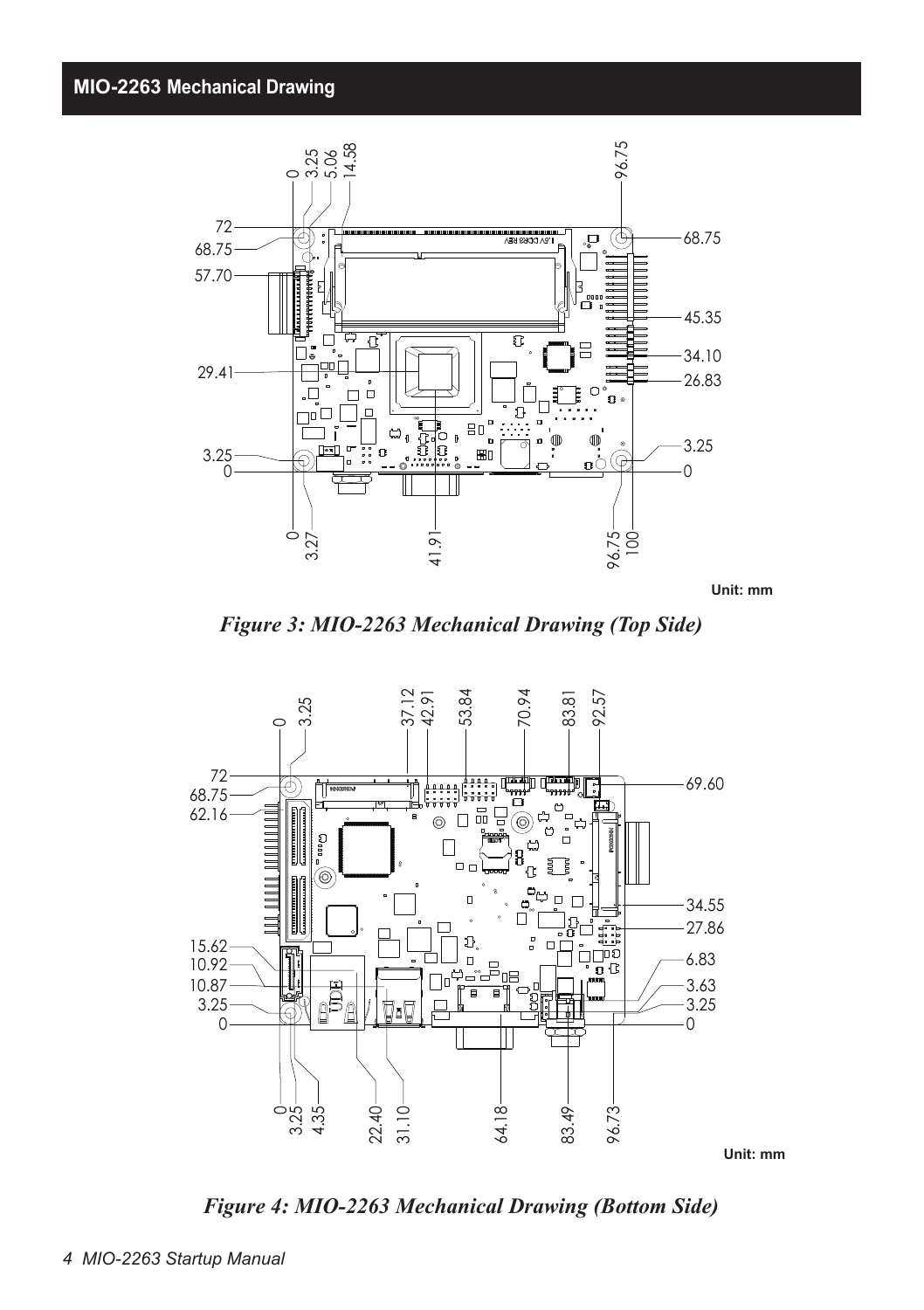

*Figure 5: MIO-2263 Mechanical Drawing (Side View)*



 **Unit: mm**

*Figure 6: MIO-2263 Mechanical Drawing (Side View with Optional DC/Jack)*